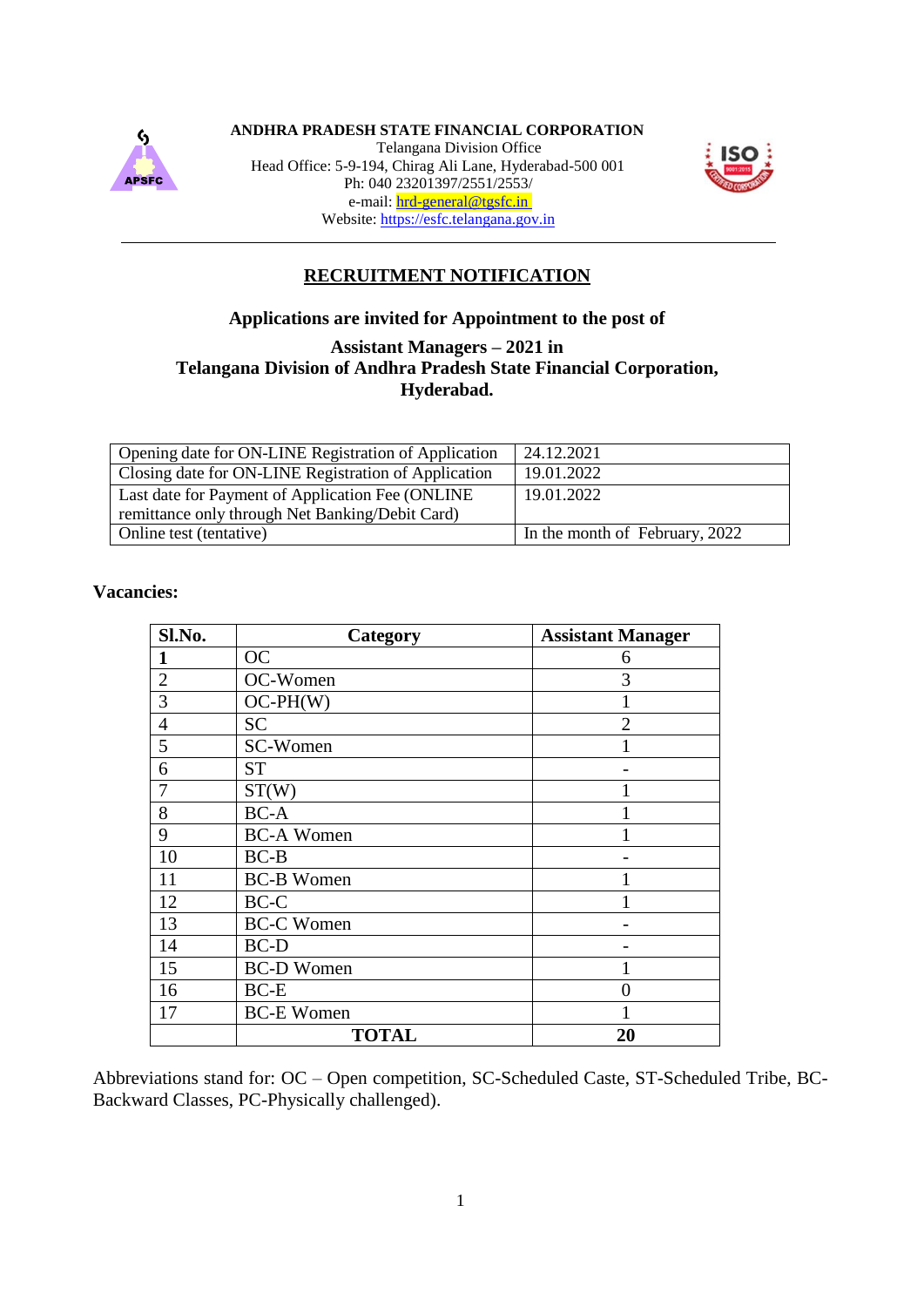Note:

- (i) The Corporation reserves the right to modify the number of vacancies as also the number of reserved vacancies and other terms and conditions in tune with the requirement of the Organization.
- (ii) Candidates should apply for one post only.
- 02. Eligibility (As on 01.11.2021):

#### **Qualifications & Experience:**

| <b>Post</b>  | No.<br>of      | educational<br><b>Minimum</b> | <b>Experience</b>                              |
|--------------|----------------|-------------------------------|------------------------------------------------|
|              | posts          | qualifications                |                                                |
| Asst.Manager | 6              | $CA(Inter)$ or $CMA$ (Inter)  | Min. of 2 years experience in                  |
| (Finance)    |                | MBA or PGDM (from             | Banks/Fin. Institutions/NBFC.                  |
|              |                | reputed B-Schools) or Post    |                                                |
|              |                | Graduate in Commerce with     |                                                |
|              |                | min. 60% marks from a         |                                                |
|              |                | recognized<br>University.     |                                                |
|              |                | Proficiency in<br>computer    |                                                |
|              |                | skills like MS<br>Office,     |                                                |
|              |                | Financial modeling etc. is    |                                                |
|              |                | required.                     |                                                |
| Asst.Manager | $\overline{7}$ | B.Tech. $1st$ class with min. | Min. 2 years experience in the                 |
| (Technical)  |                | 60% marks in the discipline   | relevant industry.                             |
|              |                | Chemical, Electrical,<br>of   |                                                |
|              |                | Civil and Mechanical from     |                                                |
|              |                | recognized university.<br>a   |                                                |
|              |                | Proficiency in computer       |                                                |
|              |                | skills like MS Office, is     |                                                |
|              |                | required.                     |                                                |
| Asst.Manager | $\overline{7}$ | $1st$ class Bachelor with 60% | Min. 3 years Bar experience in                 |
| (Law)        |                | or Post Graduate Degree in    | practicing Business and allied Civil           |
|              |                | from a recognized<br>Law      | Laws in High Court/ Dist.Court/                |
|              |                | university with min. 60%      | Recovery<br>Tribunal<br>Debt<br>$\overline{1}$ |
|              |                | Proficiency<br>marks.<br>in   | Experience as a Law<br>essential.              |
|              |                | computer skills like MS       | Officer<br>in<br>Commercial<br>$\mathbf{a}$    |
|              |                | Office, is required.          | Bank/Financial Institution will be             |
|              |                |                               | preferred. Working knowledge in                |
|              |                |                               | Telugu is essential.                           |

- 1) All the Educational qualifications, Graduation / Post Graduation etc. shall be FULL TIME COURSES only, from a Institution accredited by AICTE/recognized by UGC wherever applicable.
- ii) For posts where experience is essential / desirable, the experience should be post qualifications experience on FULL TIME BASIS.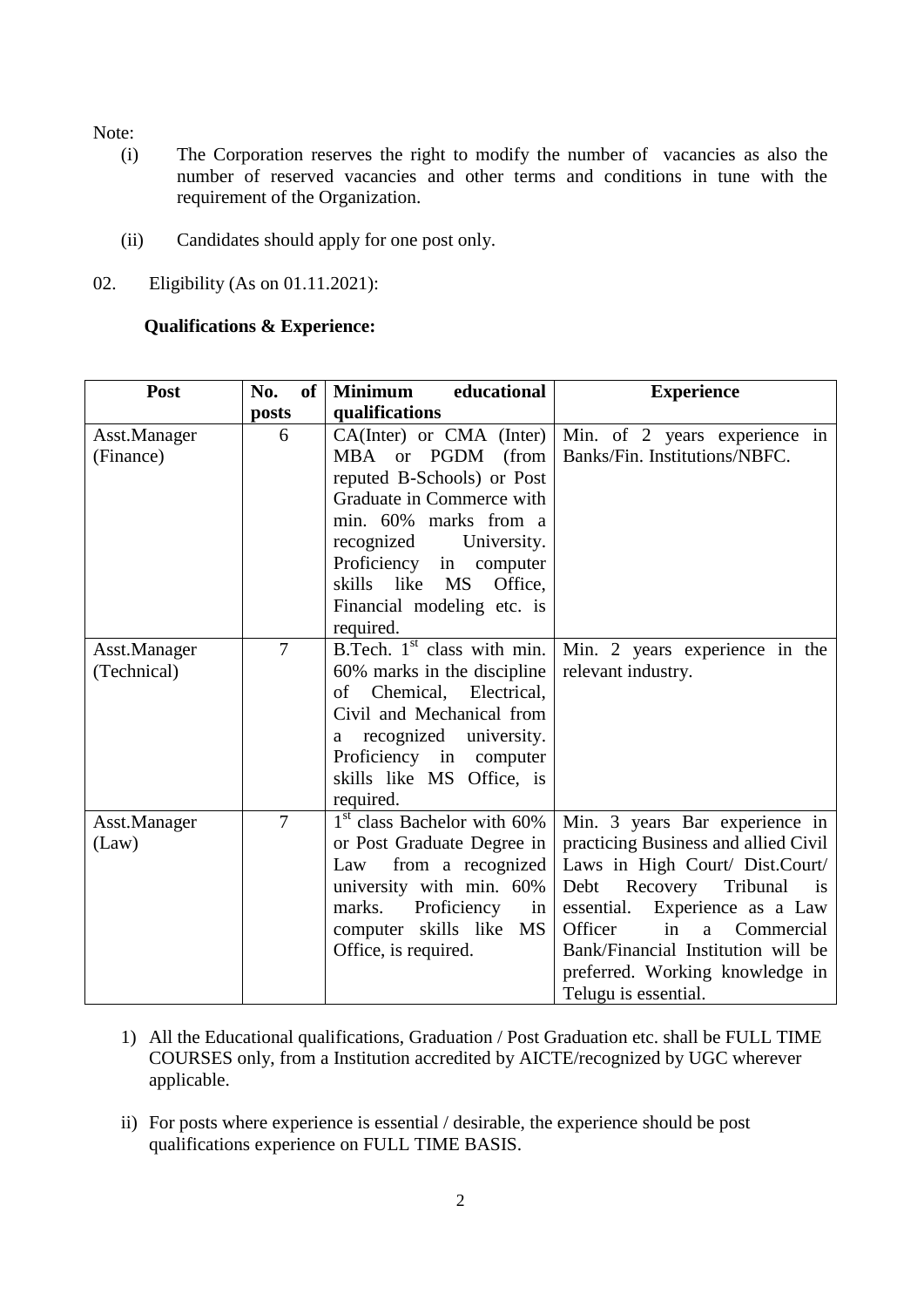## b) **Age:**

| Cadre                          | Minimum Age reckoned<br>as on $01.11.2021$ | <b>Maximum Age reckoned as</b><br>on 01.11.2021 |
|--------------------------------|--------------------------------------------|-------------------------------------------------|
| <b>Assistant Manager</b>       |                                            |                                                 |
| In-service candidates of APSFC | NΑ                                         | 40                                              |

## c) **Relaxation in Upper Age limit**:

| S.No. | Category                                   | Age relaxation |
|-------|--------------------------------------------|----------------|
|       | Scheduled Caste/Scheduled tribe candidates | 5 years        |
|       | <b>Backward Class Candidates</b>           | 3 years        |
| 03    | <b>Physically challenged Candidates</b>    | 10 years       |

# d) **Knowledge of Languages:**

Speaking, Reading and writing knowledge of English and Telugu are essential.

# 03. **Scale of Pay for each post:**

| Cadre                    | <b>Scale of Pay</b> | Approx. gross salary incl.<br>of Basic, DA, CCA, HRA,<br>etc. at the start of Scale |
|--------------------------|---------------------|-------------------------------------------------------------------------------------|
| <b>Assistant Manager</b> | Rs.35120-87130      | Rs.52,713                                                                           |

# 04. **Application fee including Bank and other charges (Non-refundable):**

The application fee including intimation charges (non-refundable), is prescribed as under:

| S.No. | Category     | Fees (incl.of GST) |
|-------|--------------|--------------------|
|       | SC/ST        | $Rs.590/-$         |
| 02    | General / BC | $Rs.1003/-$        |

Bank Transaction charges for Online Payment of fees/intimation charges will have to be borne by the candidate, including the candidate applying under reserved category. The fee/intimation charges as mentioned in the above table is excluding the transaction charges payable to the Union Bank of India, Abid Road, Hyderabad.

Candidates have to pay requisite fees/intimation charges through the ONLINE mode only.

# **05. GUIDELINES FOR PERSONS WITH DISABILITIES USING A SCRIBE**

- a. The visually impaired candidates and candidates whose writing speed is adversely affected permanently for any reason can use their own scribe at their cost during the online examination, subject to limits as in (ii) and (iii) below. In all such cases where a scribe is used, the following rules will apply:
	- i. The candidate will have to arrange his/her own scribe at his/her own cost.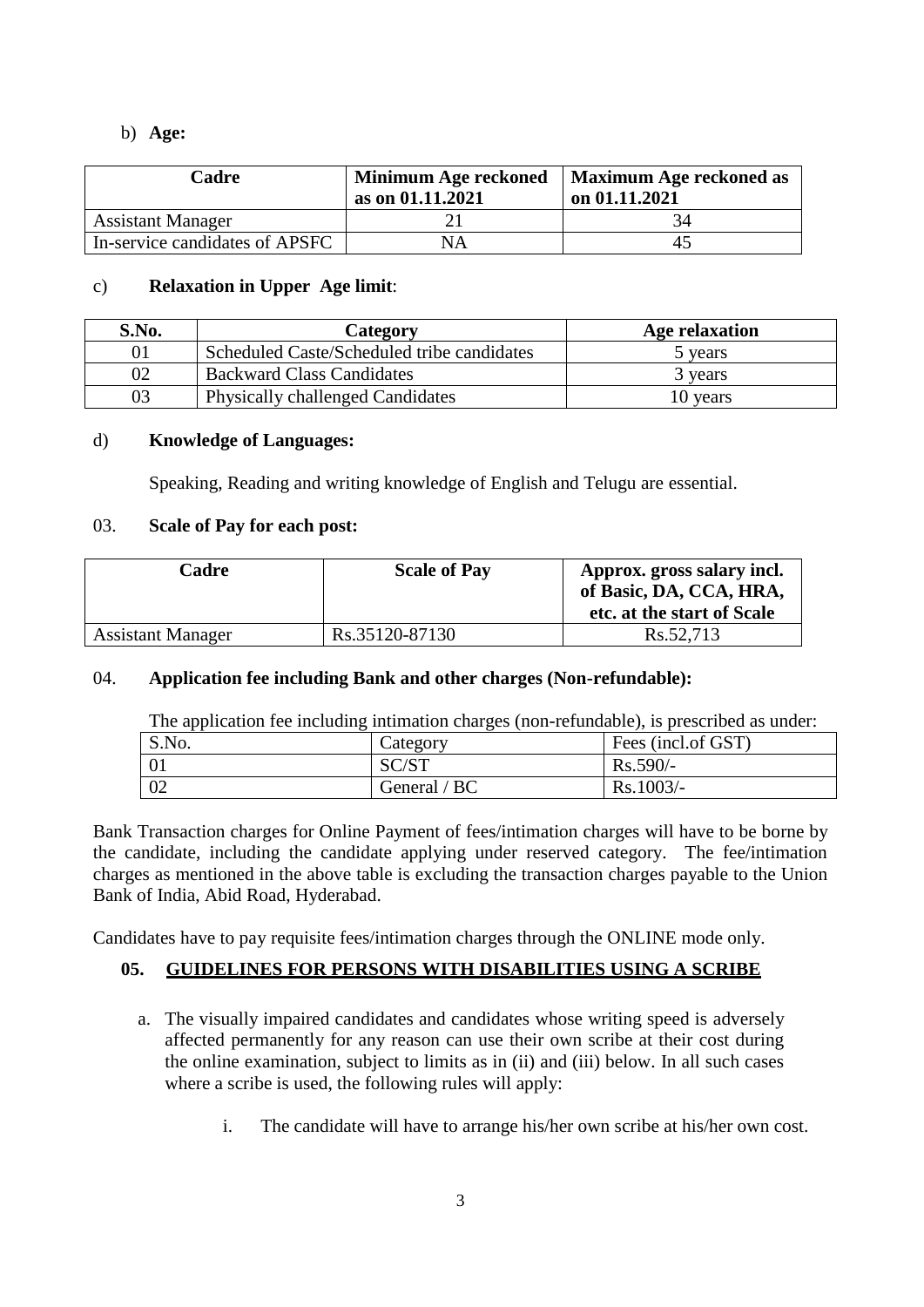- ii. The scribe arranged by the candidate should not be a candidate for the same examination. If violation of the above is detected at any stage of the process, candidature of both the candidate and the scribe will be cancelled. Candidates eligible for and who wish to use the services of a scribe in the examination should invariably carefully indicate the same in the online application form. Any subsequent request may not be favourably entertained.
- iii. A person acting as a scribe for one candidate cannot be a scribe for anothercandidate.
- iv. The scribe may be from any academic stream. However for Specialist Officers' posts the scribe should be from an academic stream different from that prescribed for the post.
- v. Both the candidate as well as scribe will have to give a suitable undertaking confirming that the scribe fulfils all the stipulated eligibility criteria for a scribe mentioned above. Further in case it later transpires that he/she did not fulfill any laid down eligibility criteria or suppressed material facts the candidature of the applicant will stand cancelled, irrespective of the result of the online examination.
- vi. Those candidates who use a scribe shall be eligible for compensatory time of20 minutes for every hour of the examination or as otherwise advised.
- vii. Scribe should not answer on his/her own. Any such behavior observed will result in cancellation of candidature
- viii. Only candidates registered for compensatory time will be allowed such concessions since compensatory time given to candidates shall be systembased, it shall not be possible for the test conducting agency to allow such time if he / she is not registered for the same. Candidates not registered for compensatory time shall not be allowed such concessions.
	- ix. During the exam, at any stage, if it is found that scribe is independently answering the questions, the exam session will be terminated and candidate"s candidature will be cancelled. The candidature of such candidates using the services of a scribe will also be cancelled if it is reported after the examination by the test administrator personnel that the scribe independently answered the questions.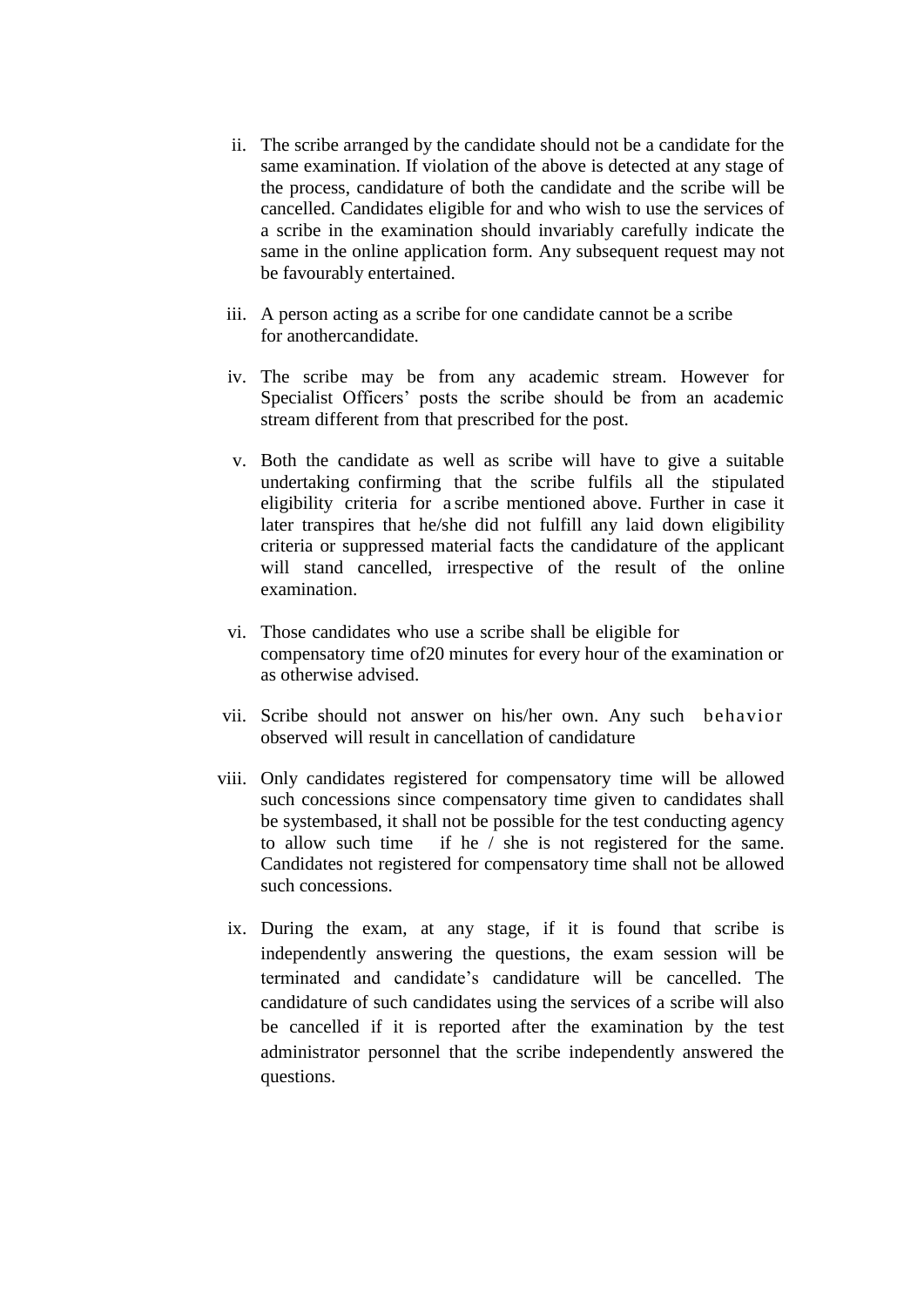b. Guidelines for Candidates with locomotor disability and cerebral palsy:

A compensatory time of twenty minutes per hour or otherwise advised shall be permitted for the candidates with locomotor disability and cerebral palsy where dominant (writing) extremity is affected to the extent of slowing the performance of function (minimum of 40% impairment).

- c. Guidelines for Visually Impaired candidates:
	- Visually Impaired candidates (who suffer from not less than 40% of disability) may opt to view the contents of the test in magnified font and all such candidates will be eligible for compensatory time of 20 minutes for every hour or otherwise advised.

These guidelines are subject to change in terms of GOI guidelines/ clarifications, if any, from time to time.

# **06. SELECTION PROCEDURE:**

The selection of the candidates shall be made on the basis of Online test and interview. The Online test will be conducted in English. All the eligible candidates who apply with the requisite fee and whose applications are received in time will be called for a Online test, which will comprise the following:

- (a) Online test marks: 200
- (b) There shall be Negative Marking for wrong answers in the online examination
- (c) Exam question contents would be as under:

For Assistant Manager (Financial)

- i) Professional knowledge on finance
- ii) Reasoning
- iii) Quantitative Aptitude
- iv) English
- v) General & Financial Awareness (with Emphasis on MSMEs, etc.)

## For Assistant Manager (Technical)

- i) Professional knowledge Test on Technical aspects
- ii) Reasoning
- iii) Quantitative Aptitude
- iv) English
- v) General & Financial Awareness (with Emphasis on MSMEs, etc.)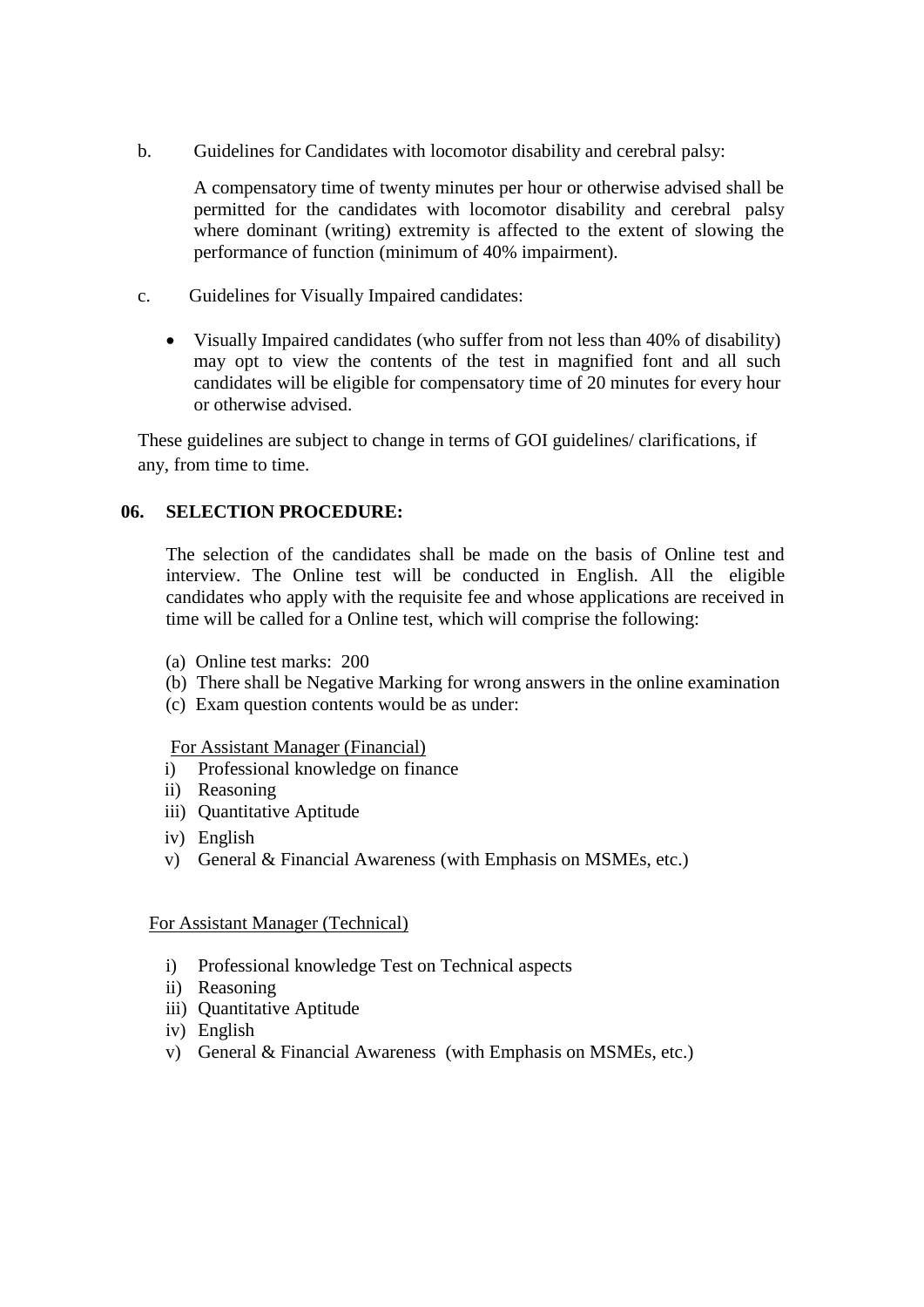## For Assistant Manager (Law)

- i) Professional knowledge on Law
- ii) Reasoning
- iii) Quantitative Aptitude
- iv) English
- v) General  $\&$  Financial Awareness (with Emphasis on MSMEs, etc.)

There will be 50 objective type questions in Professional knowledge with 2 marks for each question and 25 objective type questions with 1 mark each for others. The time allotted for attempting the questions will be 120 minutes.

The structure of the test for the post of Assistant Manager (Finance) is as under:

| S.No           | Name of the Test                                | No. of    | Maximu       | Version | Duration    |
|----------------|-------------------------------------------------|-----------|--------------|---------|-------------|
|                |                                                 | questions | m            |         |             |
|                |                                                 |           | <b>Marks</b> |         |             |
|                | Professional Knowledge                          | 50        | 100          |         | 30 minutes  |
|                | Reasoning                                       | 25        | 25           |         | 25 minutes  |
|                | Quantitative Aptitude                           | 25        | 25           |         | 25 minutes  |
|                | English                                         | 25        | 25           | English | 25 minutes  |
| $\overline{5}$ | Financial<br>General $\&$<br>(with<br>Awareness | 25        | 25           |         | 15 minutes  |
|                | emphasis on MSMEs                               |           |              | Only    |             |
|                | etc.                                            |           |              |         |             |
|                | Total                                           | 150       | 200          |         | 120 minutes |

The structure of the test for the post of Assistant Manager (Technical) is as under:

| S.No                     | Name of the Test                                                    | No. of    | Maximu          | Versio          | Duration    |
|--------------------------|---------------------------------------------------------------------|-----------|-----------------|-----------------|-------------|
|                          |                                                                     | questions | mMarks          | n               |             |
|                          | Professional Knowledge                                              | 50        | 100             |                 | 30 minutes  |
|                          | Reasoning                                                           | 25        | 25              |                 | 25 minutes  |
|                          | Quantitative Aptitude                                               | 25        | 25              |                 | 25 minutes  |
|                          | English                                                             | 25        | $2\overline{5}$ |                 | 25 minutes  |
| $\overline{\phantom{1}}$ | General & Financial<br>Awareness (with<br>emphasis on MSMEs<br>etc. | 25        | 25              | English<br>Only | 15 minutes  |
|                          | Total                                                               | 150       | 200             |                 | 120 minutes |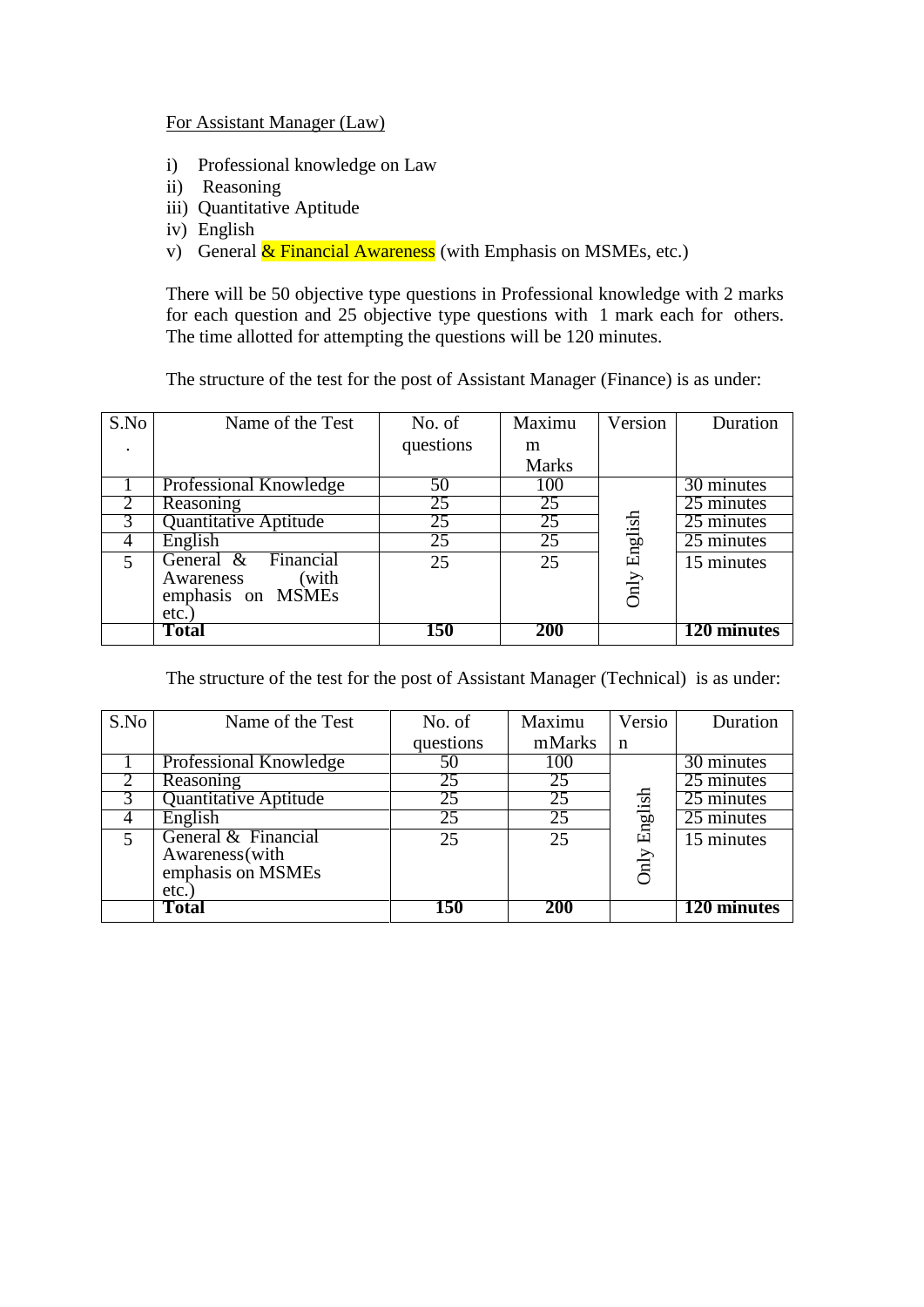The structure of test for the post of Assistant Manager (Law):

| S.No                        | Name of the Test      | No. of<br>questions | Maximum<br><b>Marks</b> | Version | <b>Duration</b> |
|-----------------------------|-----------------------|---------------------|-------------------------|---------|-----------------|
|                             | Professional          | 50                  | 100                     |         | 30 minutes      |
|                             | Knowledge             |                     |                         |         |                 |
|                             | (Test on Law)         |                     |                         |         |                 |
| $\mathcal{D}_{\mathcal{L}}$ | Reasoning             | 25                  | 25                      |         | 25 minutes      |
|                             | Quantitative Aptitude | 25                  | 25                      |         | 25 minutes      |
| 4                           | English               | 25                  | 25                      |         | 25 minutes      |
| 5                           | General & Financial   | 25                  | 25                      | English | 15 minutes      |
|                             | Awareness (with       |                     |                         |         |                 |
|                             | emphasis on MSMEs     |                     |                         | Only    |                 |
|                             | $etc.$ )              |                     |                         |         |                 |
|                             | Total                 | 150                 | 200                     |         | 120 minutes     |

## Process for Arriving at Scores

The Scores of Online Examination are obtained by adopting the following procedure:

- (i) Number of questions answered correctly by a candidate in each objective test is considered for arriving at the Corrected Score after applying penalty for wrong answers.
- (ii) The Corrected Scores so obtained by a candidate are made equivalent to take care of the minor difference in difficulty level, if any, in each of the objective tests held in different sessions to arrive at the Equated Scores\* \* Scores obtained by candidates on any test are equated to the base form by considering the distribution of scores of all the forms.
- (iii) Test-wise scores and scores on total is reported with decimal point up to two digits.

Note: Cut offs are applied in two stages:

- (i) On scores in individual tests
- (ii) On Total score

Depending upon the number of vacancies only those candidates who rank sufficiently high in the written test will be called for the interview in the ratio of 1:3 or 1:4. Mere eligibility/pass in the test shall not vest any right for being called for interview.

The detailed information regarding the written test will be given in the **"Acquaint yourself"** booklet which will be available on the Corporation"s website, https://esfc.telangana.gov.in which can be downloaded by the candidates.

20 Marks will be allotted for interview. Final selection will be on the basis of the ranking accorded, after adding the marks obtained in the Online written test and interview, which is aggregating to 220.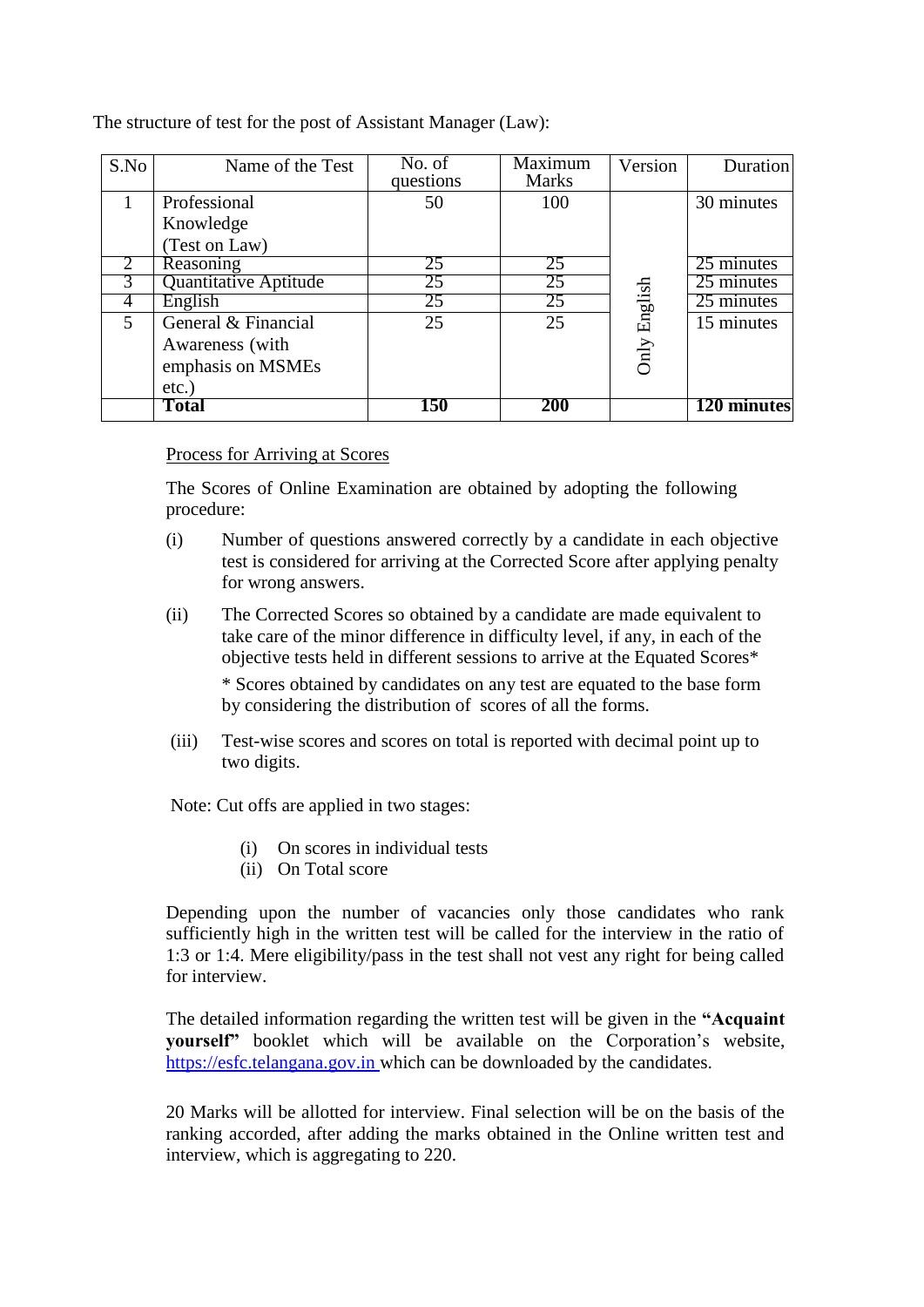## **07. Written Test:**

# **i) The Online written test will be held during the month of February, 2022 [tentative]**

- **ii)** The date of examination is tentative. The exact date will be communicated to the candidates through call letter for the examination. The Corporation, however, reserves the right to cancel or make any change in the date of examination, as per need.
- **iii)** Examination Centres:

The online examination will be conducted at the following Centres:

| S.No. | Centre              |
|-------|---------------------|
|       | <b>KARIMNAGAR</b>   |
|       | <b>NIZAMABAD</b>    |
| 3     | WARANGAL            |
|       | <b>KHAMMAM</b>      |
|       | <b>NALGONDA</b>     |
|       | <b>MAHABUBNAGAR</b> |
|       | <b>HYDERABAD</b>    |

- 1. The examination will be conducted online in venues given in the respective call letters.
- 2. No request for change of centre/venue/date/session for Examination shall be entertained.
- 3. The Corporation, however, reserves the right to cancel any of the Examination Centres and/ or add some other Centres, at its discretion, depending upon the response, administrative feasibility, etc.
- 4. The Corporation also reserves the right to allot the candidate to any centre other than the one he/she has opted for.
- 5. Candidate will appear for the examination at an Examination Centre at his/her own risks and expenses and the Corporation will not be responsible for any injury or losses etc. of any nature
- 6. Choice of center once exercised by the candidate will be final.

If sufficient number of candidates does not opt for a particular centre for "Online" examination, the Corporation reserves the right to allot any other adjunct centre to those candidates OR if the number of candidates is more than the capacity available for online exam for a center, the Corporation reserves the right to allot any other centre to the candidate.

## **08. Appointment:**

Candidates selected for current vacancies shall be taken into the service in the descending order of merit as per the requirement.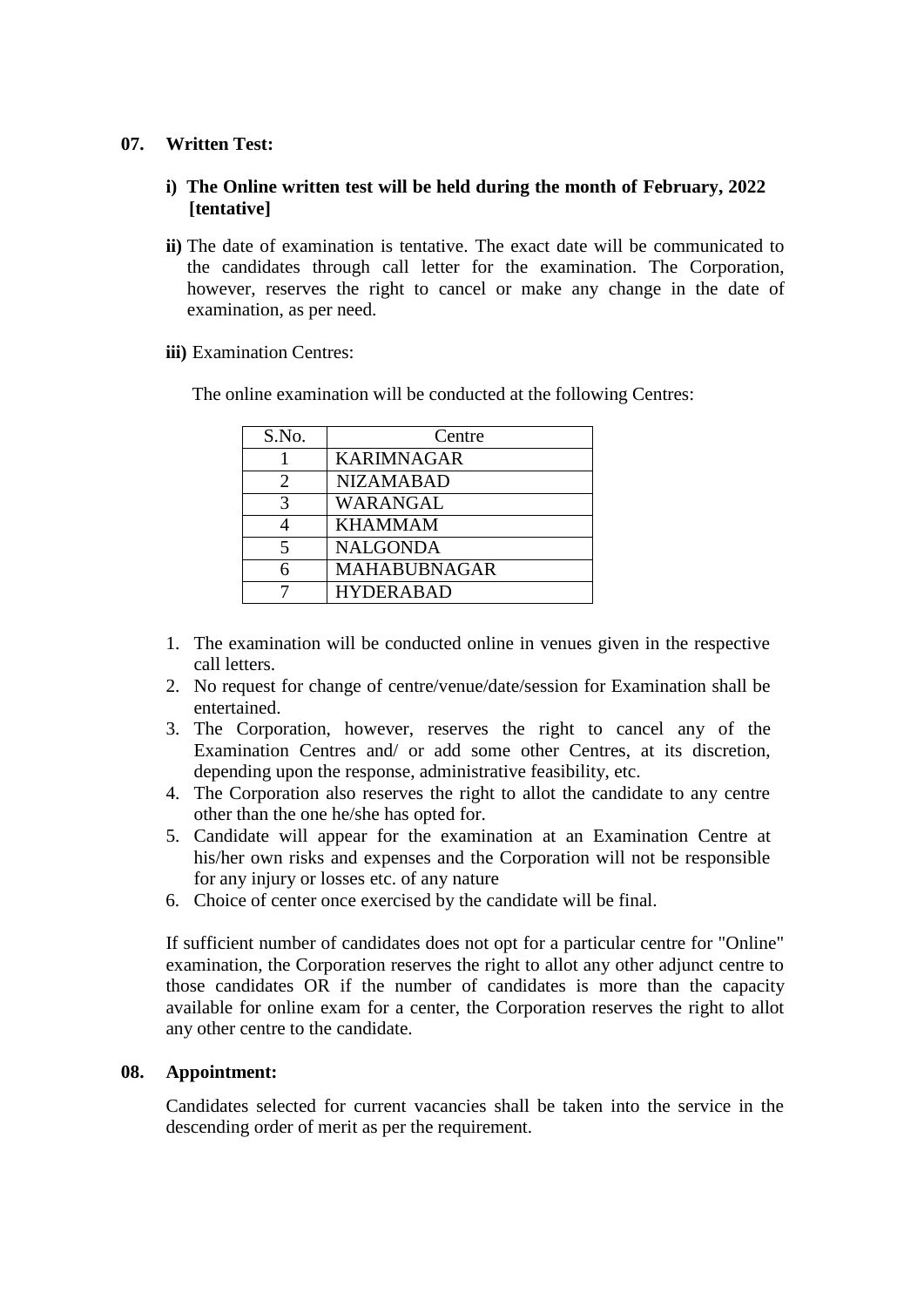### **09. Service Bond:**

The selected candidates will have to execute a service bond undertaking to service the Corporation for a minimum period of 3 years from the date of joining. If he/she leaves the Corporation before completion of three years period he/she will have to pay liquidated damages as per rules of the Corporation as detailed below:

Assistant Manager : Rs.1,00,000/-

### **10. HOW TO APPLY**

#### **DETAILED GUIDELINES/PROCEDURES FOR**

- **A. APPLICATION REGISTRATION**
- **B. PAYMENT OF FEES**
- **C. DOCUMENT SCAN AND UPLOAD**

## **Candidates can apply online only from 24.12.2021 to 19.01.2022 and no other mode of application will be accepted.**

#### **IMPORTANT POINTS TO BE NOTED BEFORE REGISTRATION**

Before applying online, candidates should-

- **(i) scan their :**
	- $photographic (4.5cm \times 3.5cm)$
	- **signature (with black ink)**
	- **left thumb impression (on white paper with black or blue ink)**
	- **a hand written declaration (on a white paper with black ink) (text given below) ensuring that all these scanned documents adhere to the required specifications.**
- **(ii) Signature in CAPITAL LETTERS will NOT be accepted.**
- (iii) **The left thumb impression should be properly scanned and not smudged. (**If a candidate is not having left thumb, he/she may use his/ her right thumb for applying.)

### **(iv) The text for the hand written declaration is as follows –**

*"I, (Name of the candidate), hereby declare that all the information submitted by me in the application form is correct, true and valid. I will present the supporting documents as and when required."*

(v) **The above mentioned hand written declaration has to be in the candidate's hand writing and in English only. If it is written and uploaded by anybody else or in any other language, the application will be considered as invalid. (**In the case of Visually Impaired candidates who cannot write may get the text of declaration typed and put their left hand thumb impression below the typed declaration and upload the document as per specifications.)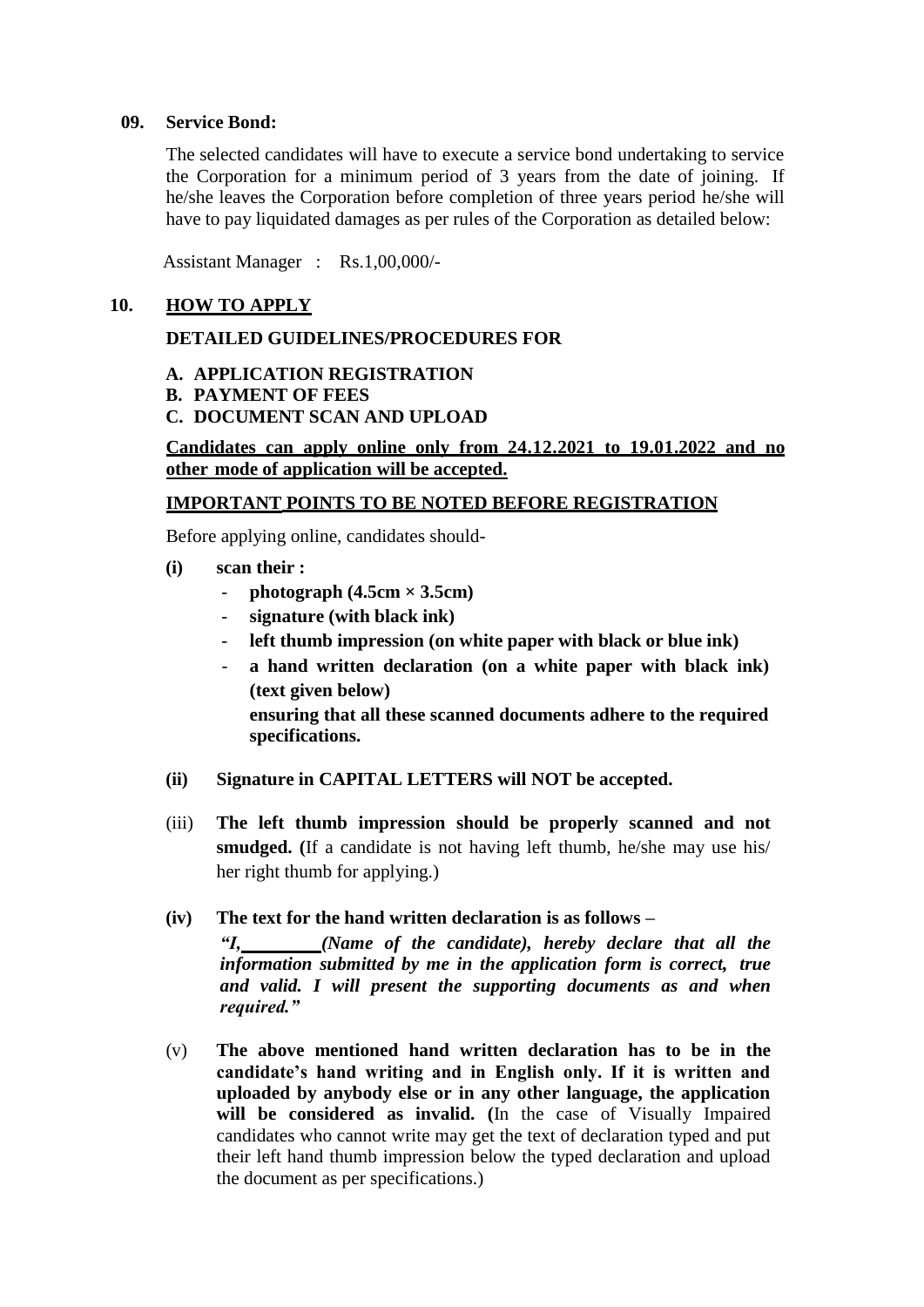- (vi) Keep the necessary details/documents ready to make Online Payment of the requisite application fee/ intimation charges
- (vii) Have a valid personal email ID and mobile no., which should be kept active till the completion of this Recruitment Process. The Corporation may send intimation to download call letters for the Examination etc. through the registered e-mail ID. In case a candidate does not have a valid personal e-mail ID, he/she should create his/her new e-mail ID and mobile no. before applying on-line and must maintain validity of that email account and mobile number.

## **11. APPLICATION FEES/ INTIMATION CHARGES (NON REFUNDABLE) PAYMENT OF FEE ONLINE** : **24.12.2021 to 19.01.2022**

Bank Transaction charges for Online Payment of application fees/intimation charges will have to be borne by the candidate.

# **A. Application Registration**

- 1. Candidates to go to the Corporation's website https://esfc.telangana.gov.in clickon the option "**APPLY ONLINE**" which will open a new screen.
- 2. To register application, choose the tab "**Click here for New Registration**" and enter Name, Contact details and Email-id. A Provisional Registration Number and Password will be generated by the system and displayed on the screen. Candidate should note down the Provisional Registration Number and Password. An Email & SMS indicating the Provisional Registration number and Password will also be sent.
- 3. In case the candidate is unable to complete the application form in one go, he / she can save the data already entered by choosing "SAVE AND NEXT" tab. Prior to submission of the online application candidates are advised to use the "SAVE AND NEXT" facility to verify the details in the online application form and modify the same if required. Visually Impaired candidates should fill the application form carefully and verify/ get the details verified to ensure that the same are correct prior to final submission.
- 4. Candidates are advised to carefully fill and verify the details filled in the online application themselves as no change will be possible/ entertained after clicking the **COMPLETE REGISTRATION BUTTON**.
- 5. The Name of the candidate or his /her Father/ Husband etc. should be spelt correctly in the application as it appears in the Certificates/ Mark sheets/Identity proof. Any change/alteration found may disqualify the candidature.
- 6. Validate your details and Save your application by clicking the 'Validate your details' and 'Save & Next' button.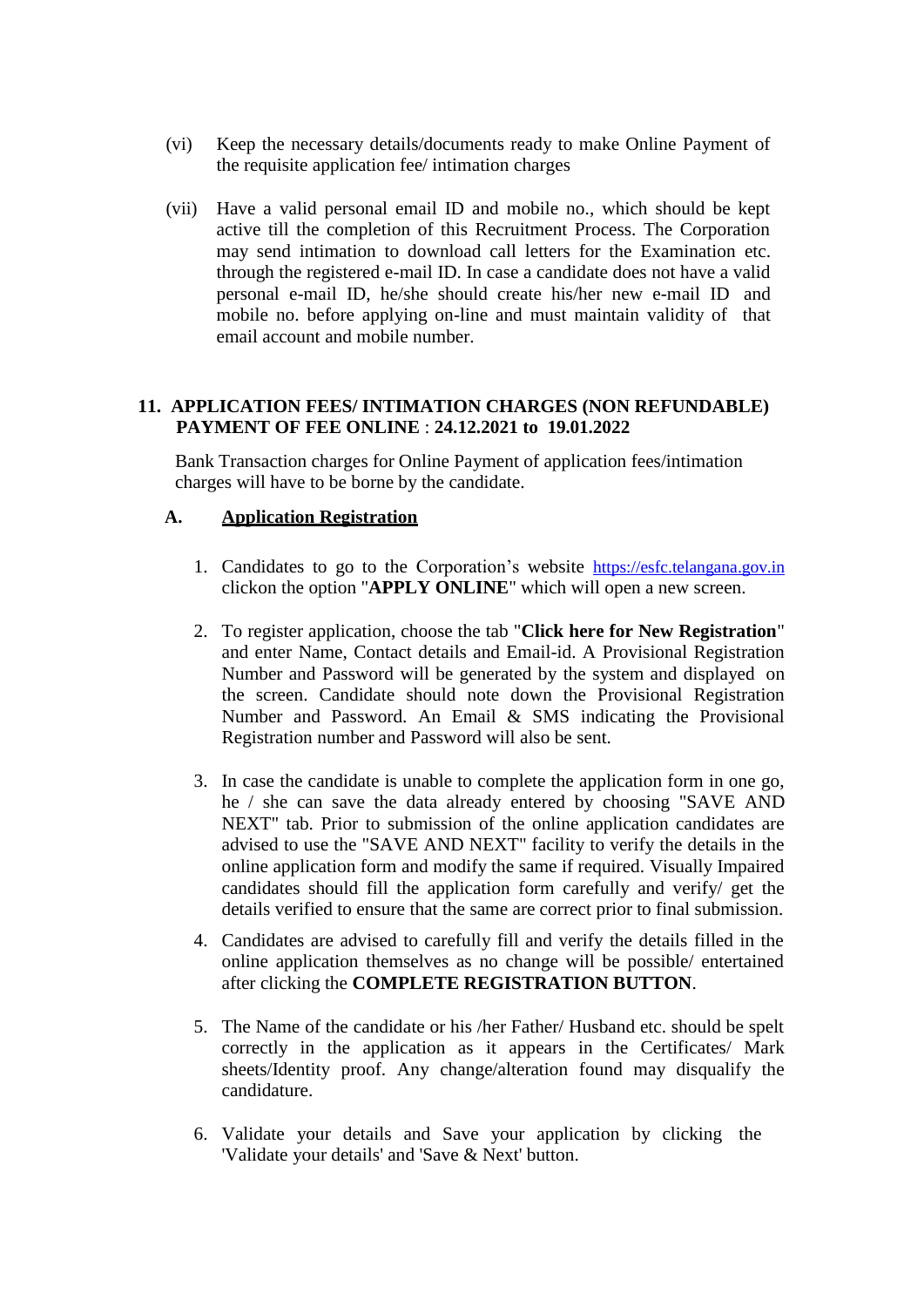- 7. Candidates can proceed to upload Photo & Signature as per the specifications given in the Guidelines for Scanning and Upload of Photograph and Signature detailed under point "C".
- 8. Candidates can proceed to fill other details of the Application Form.
- 9. Click on the Preview Tab to preview and verify the entire application form before 'COMPLETE REGISTRATION".
- 10. Modify details, if required, and click on COMPLETE REGISTRATION ONLY after verifying and ensuring that the photograph, signature uploaded and other details filled by you are correct.
- 11. Click on 'Payment' Tab and proceed for payment.
- 12. Click on 'Final Submit" button.

# **B. PAYMENT OF FEES**

## **ONLINE MODE**

- 1. The application form is integrated with the payment gateway and the payment process can be completed by following the instructions.
- 2. The payment can be made by using Debit Cards (RuPay/Visa/MasterCard/Maestro), Credit Cards, Internet Banking, IMPS, Cash Cards/ Mobile Wallets.
- 3. After submitting your payment information in the online application form, PLEASE WAIT FOR THE INTIMATION FROM THE SERVER. DO NOT PRESS BACK OR REFRESH BUTTON IN ORDER TO AVOID DOUBLE CHARGE
- 4. On successful completion of the transaction, an e-Receipt will be generated.
- 5. Non-generation of 'E-Receipt' indicates PAYMENT FAILURE. On failure of payment, Candidates are advised to login again using their Provisional Registration Number and Password and repeat the process of payment.
- 6. Candidates are required to take **a printout of the e-Receipt** and online Application Form containing fee details . **Please note that if the same cannot be generated, online transaction may not have been successful**.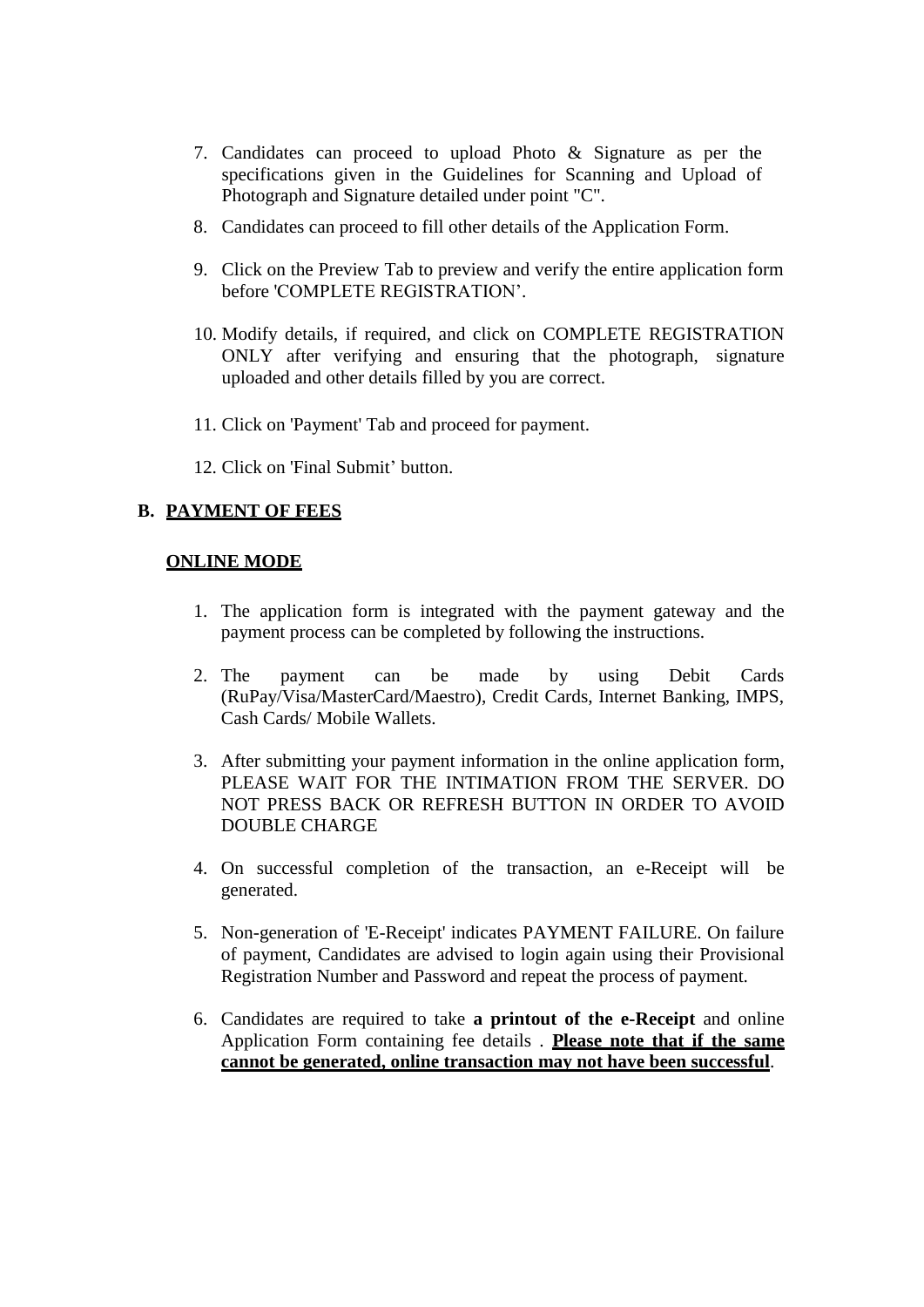- 7. For Credit Card users: All charges are listed in Indian Rupee. If you use a non-Indian credit card, your bank will convert to your local currency based on prevailing exchange rates.
- 8. To ensure the security of your data, please close the browser window once your transaction is completed.

# **9. There is a facility to print application form containing fee details after payment of fees.**

**C.** Guidelines for scanning and Uploading of Documents

Before applying online a candidate will be required to have a scanned (digital) image of his/her photograph, signature, left thumb impressions and the handwritten declaration, as per the specifications given below.

Photograph Image:  $(4.5 \text{ cm} \times 3.5 \text{ cm})$ 

- **-** Photograph must be a recent passport style colour picture.
- **-** Make sure that the picture is in colour, taken against a light-coloured, preferably white, background.
- **-** Look straight at the camera with a relaxed face
- **-** If the picture is taken on a sunny day, have the sun behind you, or place yourself in the shade, so that you are not squinting and there are no harsh shadows
- **-** If you have to use flash, ensure there's no "red-eye"
- **-** If you wear glasses make sure that there are no reflections and your eyes can be clearly seen.
- **-** Caps, hats and dark glasses are not acceptable. Religious headwear is allowed but it must not cover your face.
- **-** Dimensions 200 x 230 pixels (preferred)
- **-** Size of file should be between 20kb–50 kb
- **-** Ensure that the size of the scanned image is not more than 50kb. If the size of the file is more than 50 kb, then adjust the settings of the scanner such as the DPI resolution, no. of colours etc., during the process of scanning.

Signature, left thumb impression and hand-written declaration Image:

- The applicant has to sign on white paper with Black Ink Pen.
	- o Dimensions 140 x 60 pixels (preferred)
	- o Size of file should be between 10kb 20kb for signature and 20 kb-50 kb for left thumb impression.
	- o Ensure that the size of the scanned image is not more than 20kb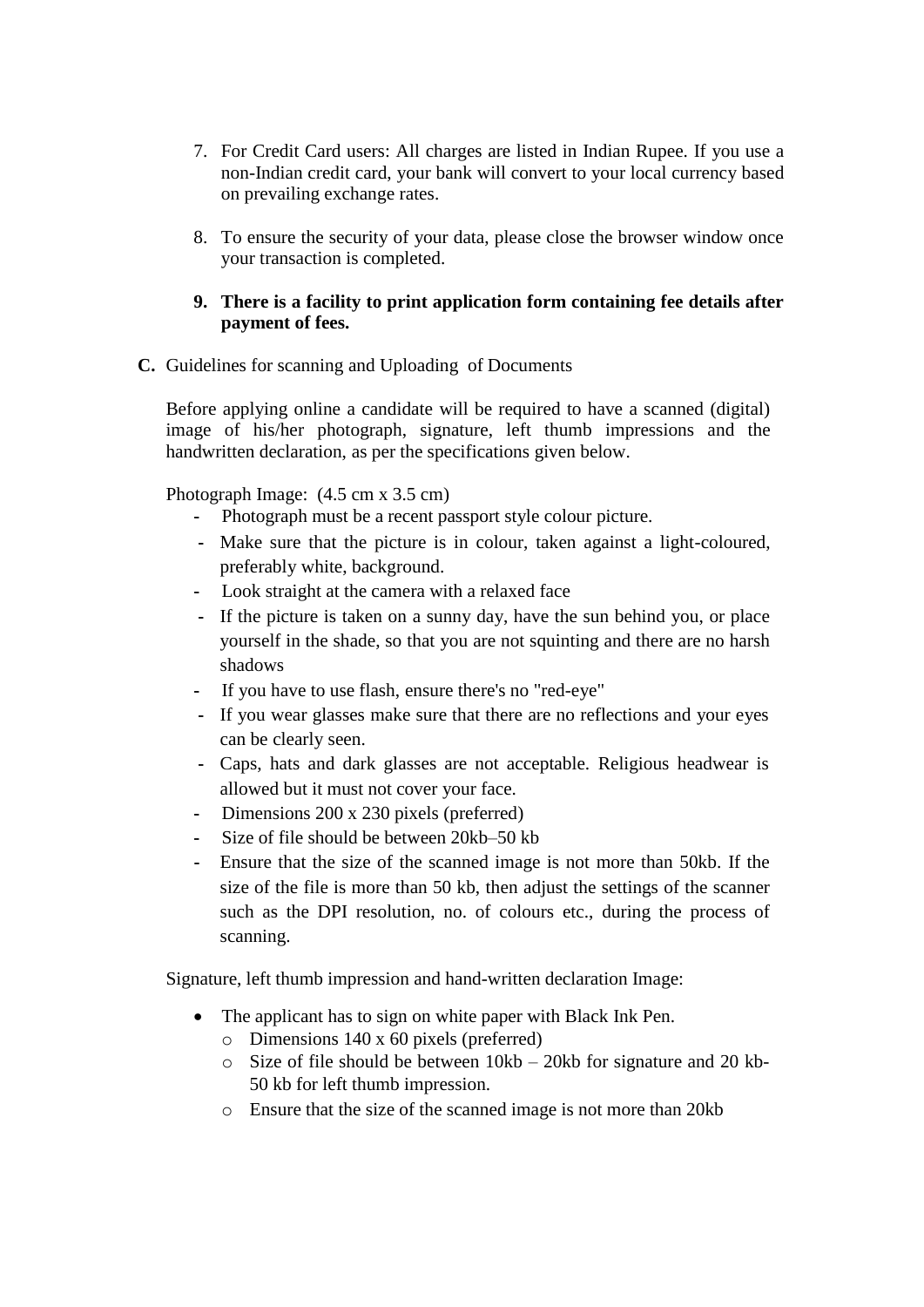- The applicant has to put his left thumb impression on a white paper with black or blue ink.
	- o File type : jpg/jpeg
	- o Dimensions: 240 x 240 pixels in 200 DPI (Preferred for required quality) i.e.  $3 \text{ cm} * 3 \text{ cm}$  (width  $*$  height)
	- $\circ$  File size : 20 KB 50 KB
- The applicant has to write the declaration in English clearly on a white paper with black ink.
	- o File type : jpg/jpeg
	- o Dimensions: 800 x 400 pixels in 200 DPI (Preferred for required quality) i.e.  $10 \text{ cm} * 5 \text{ cm}$  (width  $*$  height)
	- $\circ$  File size : 50 KB 100 KB
- The signature, left thumb impression and the hand written declaration should be of the applicant and not by any other person.
- If the Applicant's signature on the attendance sheet or call letter, signed at the time of examination, does not match the signature uploaded, the applicant will be disqualified.
- Signature / Hand written declaration in CAPITAL LETTERS shall NOT be accepted.

Scanning the documents:

- Set the scanner resolution to a minimum of 200 dpi (dots per inch)
- Set Colour to True Colour
- File size as specified above
- Crop the image in the scanner to the edge of the photograph / signature / left thumb impression / hand written declaration, then use the upload editor to crop the image to the final size (as specified above).
- The image file should be JPG or JPEG format. An example file name is: image01.jpg or image01.jpeg. Image dimensions can be checked by listing the folder files or moving the mouse over the file image icon.
- Candidates using MS Windows/MS Office can easily obtain documents in .jpeg format by using MS Paint or MS Office Picture Manager. Scanned documents in any format can be saved in .jpg / .jpeg format by using "Save As" option in the File menu. Size can be adjusted by using crop and then resize option

# **If the file size and format are not as prescribed, an error message will be displayed.**

**- While filling in the Online Application Form the candidate will be provided with a link to upload his/her photograph, signature, left thumb impression and hand written declaration.**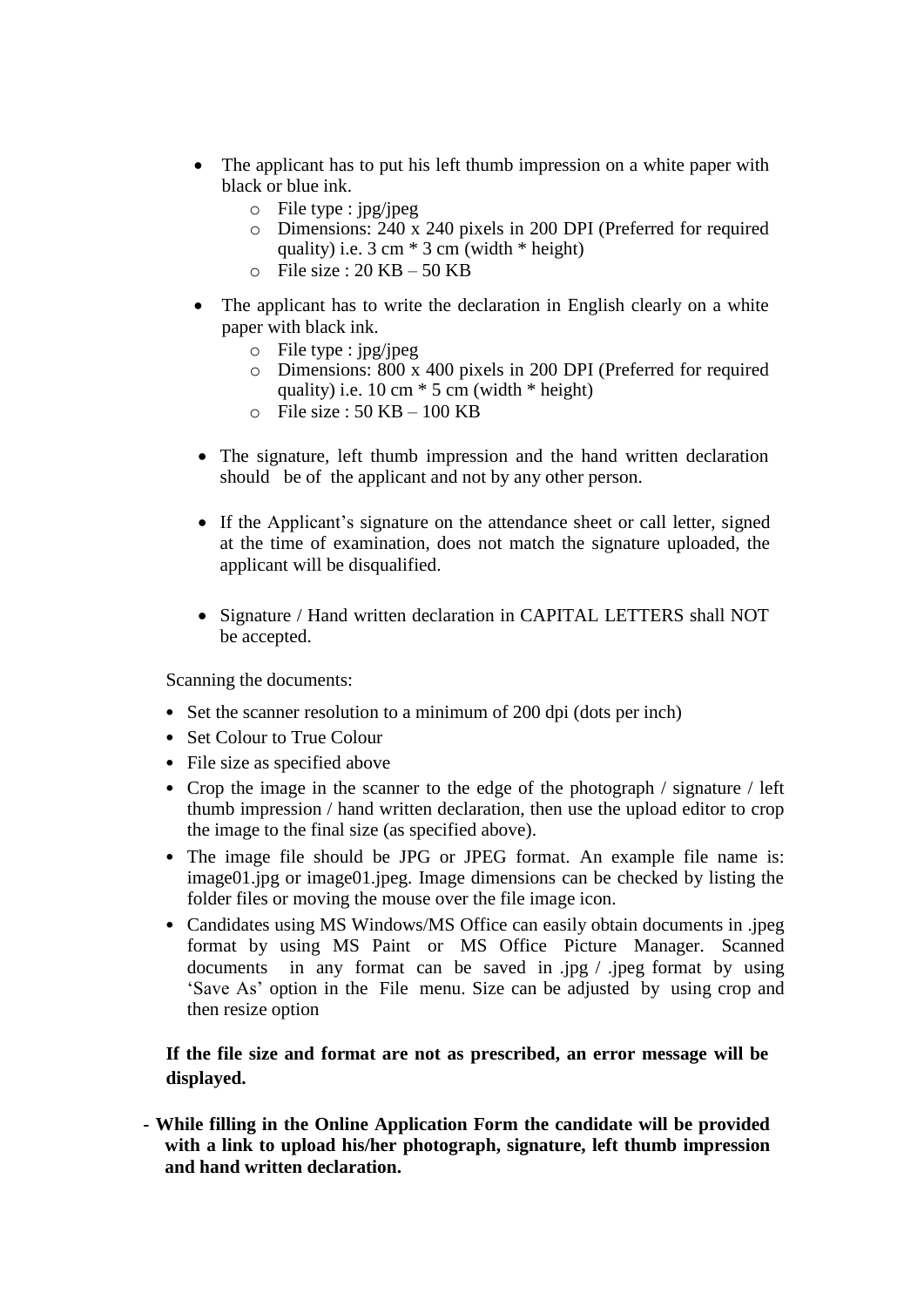### **Procedure for Uploading the documents**

- •While filling in the Online Application Form the candidate will be provided with separate links for uploading, photograph, signature, left thumb impression and hand written declaration
- •Click on the respective link "Upload photograph / signature / left thumb impression / hand written declaration"
- •Browse and Select the location where the Scanned photograph, signature, left thumb impression / hand written declaration file has been saved.
- Select the file by clicking on it
- Click the 'Open/Upload' button.
- •If the file size and format are not as prescribed, an error message will be displayed.
- Preview of the uploaded image will help to see the quality of the image. In case of unclear / smudged, the same may be re-uploaded to the expected clarity /quality.

Your Online application will not be registered unless you upload your photograph, signature, left thumb impression and hand written declaration as specified.

#### **Note:**

- (1) In case the face in the photograph or signature or left thumb impression or the hand written declaration is unclear / smudged the candidate's application may be rejected.
- (2) After uploading the photograph / signature / left thumb impression / hand written declaration in the online application form candidates should check the images are clear and have been uploaded correctly. In case the photograph or signature or left thumb impression or the hand written declaration is not prominently visible, the candidate may edit his/ her application and re-upload his/ her photograph or signature or thumb impression or hand written declaration, prior to submitting the form.
- (3) Candidate should also ensure that photo is uploaded at the place of photo and signature at the place of signature. If photo in place of photo and signature in place of signature is not uploaded properly, candidate will not be allowed to appear for the exam.
- (4) Candidate must ensure that Photo to be up-loaded is of required size and the face should be clearly visible.
- (5) If the photo is not uploaded at the place of Photo Admission for Examination will be rejected/ denied. Candidate himself / herself will be responsible for the same.
- (6) Candidates should ensure that the signature uploaded is clearly visisble.
- (7) After registering online candidates as advised to take a printout of their system generated online application forms.

# **12. VERIFICATION OF CREDENTIALS**:

The candidates who qualify for interview will be subjected to verification of credentials, such as, verification of Original Certificates of Educational Qualifications, other Qualifications, Caste Certificates, Physically Challenged certificates, etc. and also subject to verification with the respective Universities/ Authorities.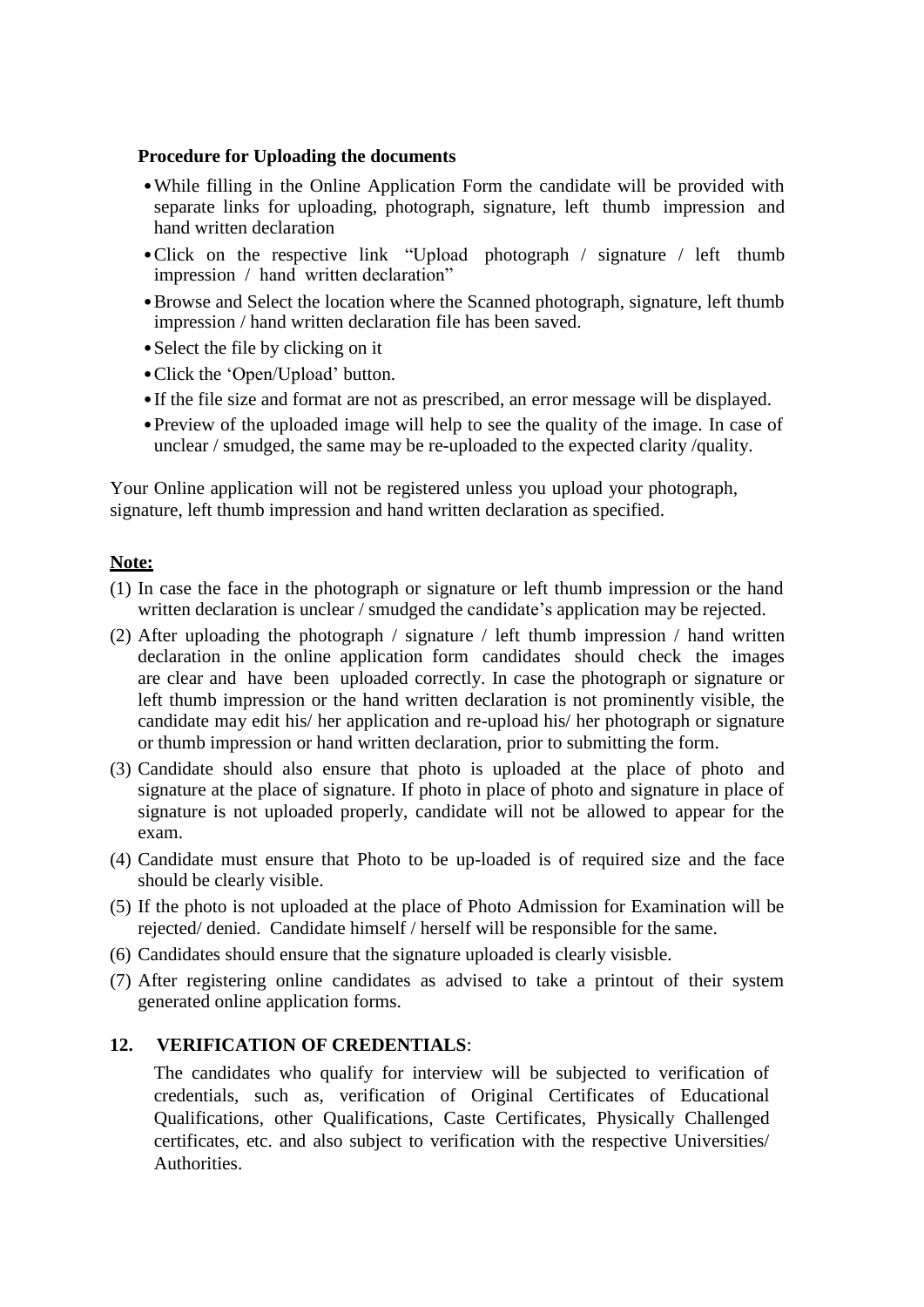# **13. SPECIAL INSTRUCTIONS:**

Candidates have to submit the online examination call letter at the time of online examination.

# **14. IDENTITY VERIFICATION:**

In the examination hall as well as at the time of interview, the call letter along with original and a photocopy of the candidate"s currently valid photo identity (bearing exactly the same name as it appears on the call letter) such as PAN Card/ Passport/ Permanent Driving Licence/ Voter's Card/ Bank Passbook with photograph/ Photo identity proof issued by a Gazettee Officer on official letter head along with photograph / Photo identity proof issued by a People"s Representative on official letter head along with photograph / valid recent Identity Card issued by a recognized College/ University/ Aadhar card/ E-Aadhar Card with a photograph/ Employee ID/ Bar Council Identity Card with photograph should be submitted to the invigilator for verification. The candidate's identity will be verified with respect to his/her details on the call letter, in the Attendance List and requisite documents submitted. If identity of the candidate is in doubt the candidate may not be allowed to appear for the Examination.

Ration Card and Learner"s Driving License are **not** valid id proofs.

# **Note:**

Candidates have to produce in original the photo identity proof and submit photocopy of the photo identity proof along with Examination call letter as well as the Interview Call Letter while attending the examination/ interview respectively, without which they will not be allowed to take up the examination/ interview. Candidates must note that the name as appearing on the call letter (provided during the process of registration) should exactly match the name as appearing on the photo identity proof. Female candidates who have changed first/last/middle name post marriage must take special note of this. If there is any mismatch between the name indicated in the Call Letter and Photo Identity Proof, the candidate will not be allowed to appear for the examination. In case of candidates who have changed their name, will be allowed only if they produce original Gazette notification / their original marriage certificate / affidavit in original.

**15.** Candidates are advised to regularly keep in touch with the Corporation"s website **[https://esfc.telangana.gov.in](https://esfc.telangana.gov.in/)** for details, updates and any information which may be posted for further guidance as well as to check their registered e-mail account from time to time during the recruitment process.

## **16.** GENERAL INSTRUCTIONS:

a) Asthe applications are to be processed by a Computerized System, it is essential that the application should be filled in properly and completely.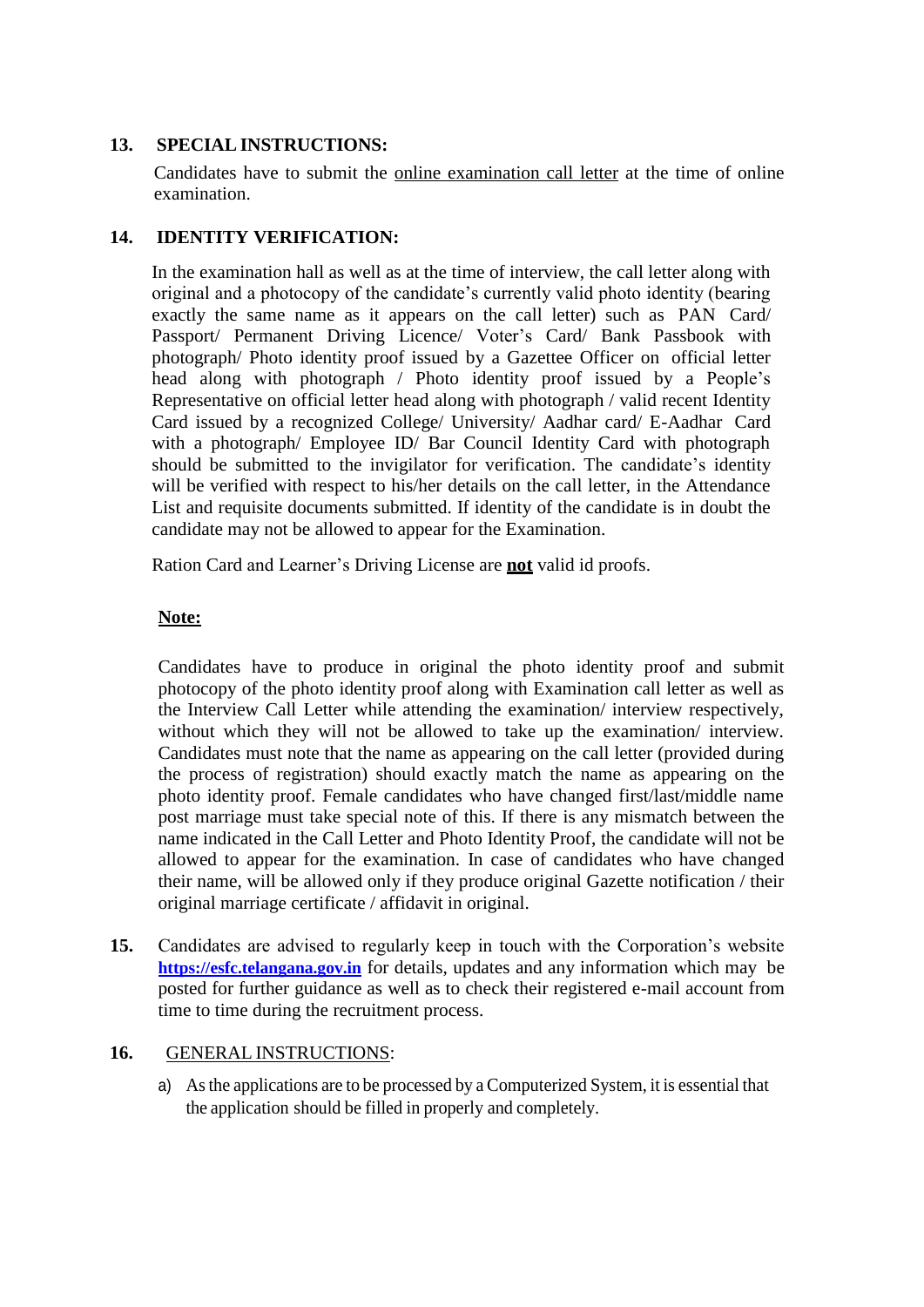- b) Before applying, the candidate should ensure that he/she fulfills the eligibility and other norms mentioned in this notification. The Corporation would be free to reject any application at any stage of the recruitment process, if the candidate is found ineligible for the post. The decision of the Corporation shall be final on qualification and other eligibility norms.
- c) Candidates should ensure that the photographs and signatures appended by them in all the places, viz., uploaded in online application, call letter, attendance sheet, etc., and in all correspondence with the Corporation, in future, should be identical and there should be no variation of any kind.
- d) Application once made will not be allowed to be withdrawn.
- e) Candidates need not submit/send at any address, application printouts or any certificates or copies thereof at the time of online application. Their candidature will be considered on the strength of the information declared in the application.
- f) The Corporation shall not entertain requests from the candidates seeking advice about their eligibility to apply.
- g) Candidates seeking age relaxation are required to show originals and submit copiesofnecessary certificate(s) at the time of interview.
- h) A declaration is required to be submitted in the prescribed format by candidate seeking reservation under BC Category, that, he/she does not belong to the creamy layer as on **1.11.2021**. The BC Certificate containing the creamy layer status should have been issued during the relevant period.
- i) Candidates already in employment should produce "no objection certificate" fromtheir employer, at the time of interview, in the absence of which their candidature will not be considered.
- j) Only candidate willing to serve any where in the State of Telangana should apply.
- k) The decision of the Corporation in all aspects pertaining to the application and its acceptance or rejection as the case may be, conduct of examination and at all consequent stages, culminating in the selection or otherwise of any candidate, shall be final in all respects and binding on all concerned under the power vested with it under the by laws and Service Regulations of the Corporation and it also reservesits right to alter and modify the terms and conditions laid down in the notification for conducting the various stages upto selection, duly intimating details thereof to all concerned, as warranted by any unforeseen circumstances arising during the course of the recruitment process, or as deemed necessary by the Corporationat any stage.
- l) Decision of the Corporation in all matters relating to recruitment will be final and binding on the candidate. No correspondence or personal enquiries shall be entertained by the Corporation in this behalf.
- m) The Corporation would be analyzing the responses (answers) of individual candidates with those of other candidates to detect patterns of similarity of right and wrong answers. If in the analytical procedure adopted by the Corporation in this regard, it is inferred/concluded that the responses have been shared and scores obtained are not genuine/valid, the Corporation reserves right to cancel the candidature of the concerned candidates and the result of such candidates (disqualified) will be withheld.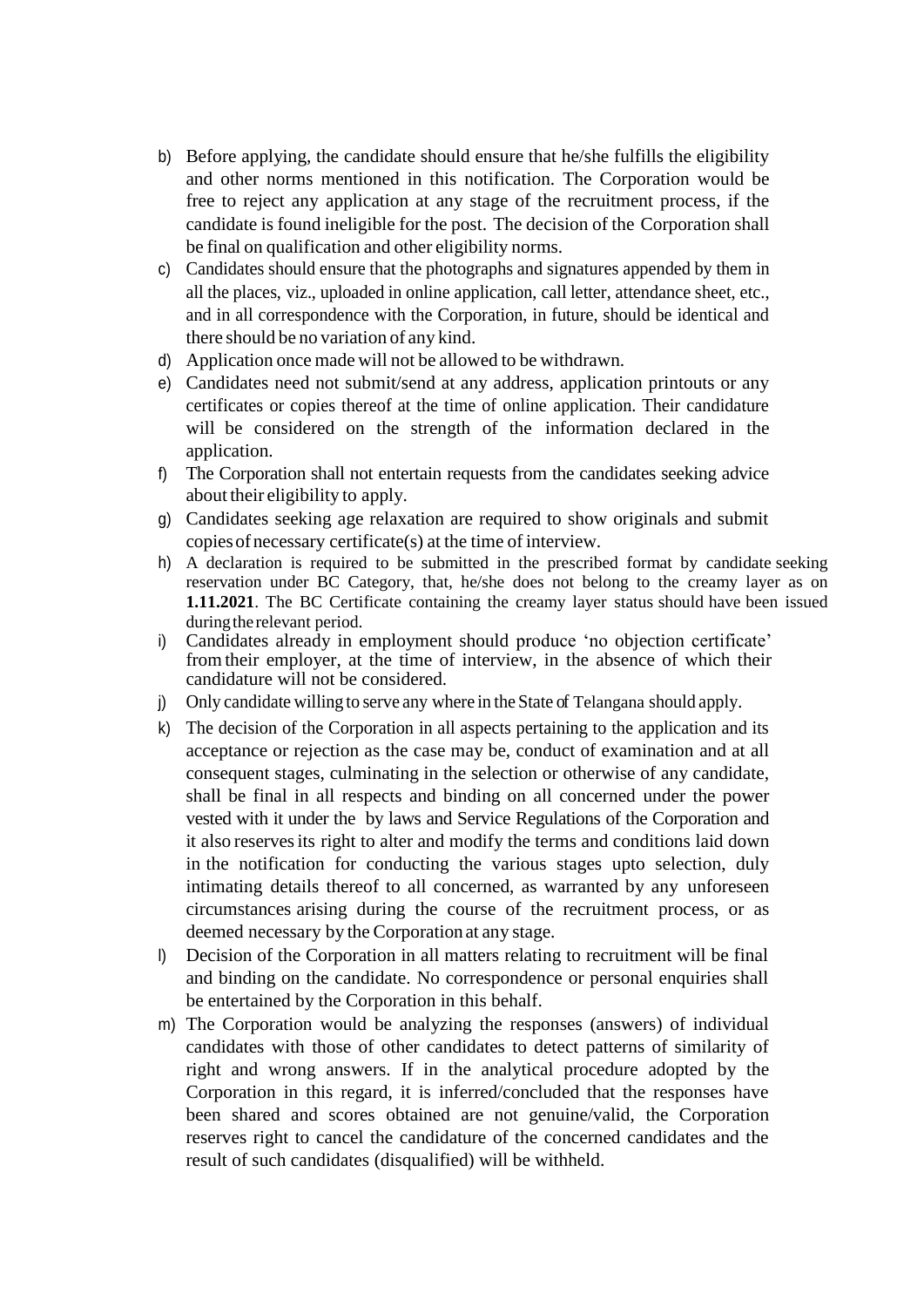- n) If the examination is held in more than one session, the scores across various sessions will be equated to adjust for slight differences in difficulty level of different test batteries used across sessions. More than one session are required if the nodes capacity is less or some technical disruption takes place at any center or for any candidate.
- o) The requests of the applicants seeking marks obtained by them in the online test/interviewwill not be entertained.
- p) Canvassing in any form will be a disqualification.
- q) Any resultant dispute arising out of this notification shall be subject to the sole jurisdiction of the courts situated at Hyderabad only.
- r) The Corporation takes no responsibility for any certificate/remittance sent separatelybycandidate.
- s) No Candidate is permitted to use calculator, Mobiles, papers or any other such instruments during the examination. The candidates will appear for the written examination/interview at the examination center at their own expenses and risks and the Corporation will not be responsible for any injury/loss etc.of any nature.
- \* Candidates in their own interest are advised to submit their application online well in time before the last date to avoid possible technical snags.
- ♣ Appointment of selected candidates is subject to his/her being declared medically fit as per the requirement of the Corporation. Such appointments will be subject to the Service & Conduct Rules of the Corporation.
- t) Competent Authority for issue of Certificate to SC/ST/BC/PC and proof of Local Candidate is as under: (to be produced at the time of interview)
- $\ast$  For SC/ST/BC District Magistrate/Addl. Dist. Magistrate/Collector/Dy. Collector/First Class Stipendary Magistrate/Sub- Division Magistrate/Taluka Magistrate/Executive Magistrate/Extra Assistant Commissioner/Chief Presidency Magistrate/Additional Chief Presidency Magistrate/ Presidency Magistrate/ Revenue Officer not below the rank of Tahsildar / Tahsildar/ Sub Divisional Magistrate /Sub Divisional Officer of the area where the candidate and/or his/her family normally resides.
- For Physically Challenged the Competent Authority to issue Disability Certificate shall be a Medical Board duly constituted by the Central or State Govt. The Central/State Govt. may constitute Medical Boards consisting of at least 3 members out of which one shall be a specialist in the particular field for assessing loco motor/cerebral/visual/hearing disability as the case may be.
- For local candidate Bonafide study certificate from the Educational Institution/s  **OR**

Residential Certificate issued by Tahsildar/Competent Revenue Authorities, as the case may be.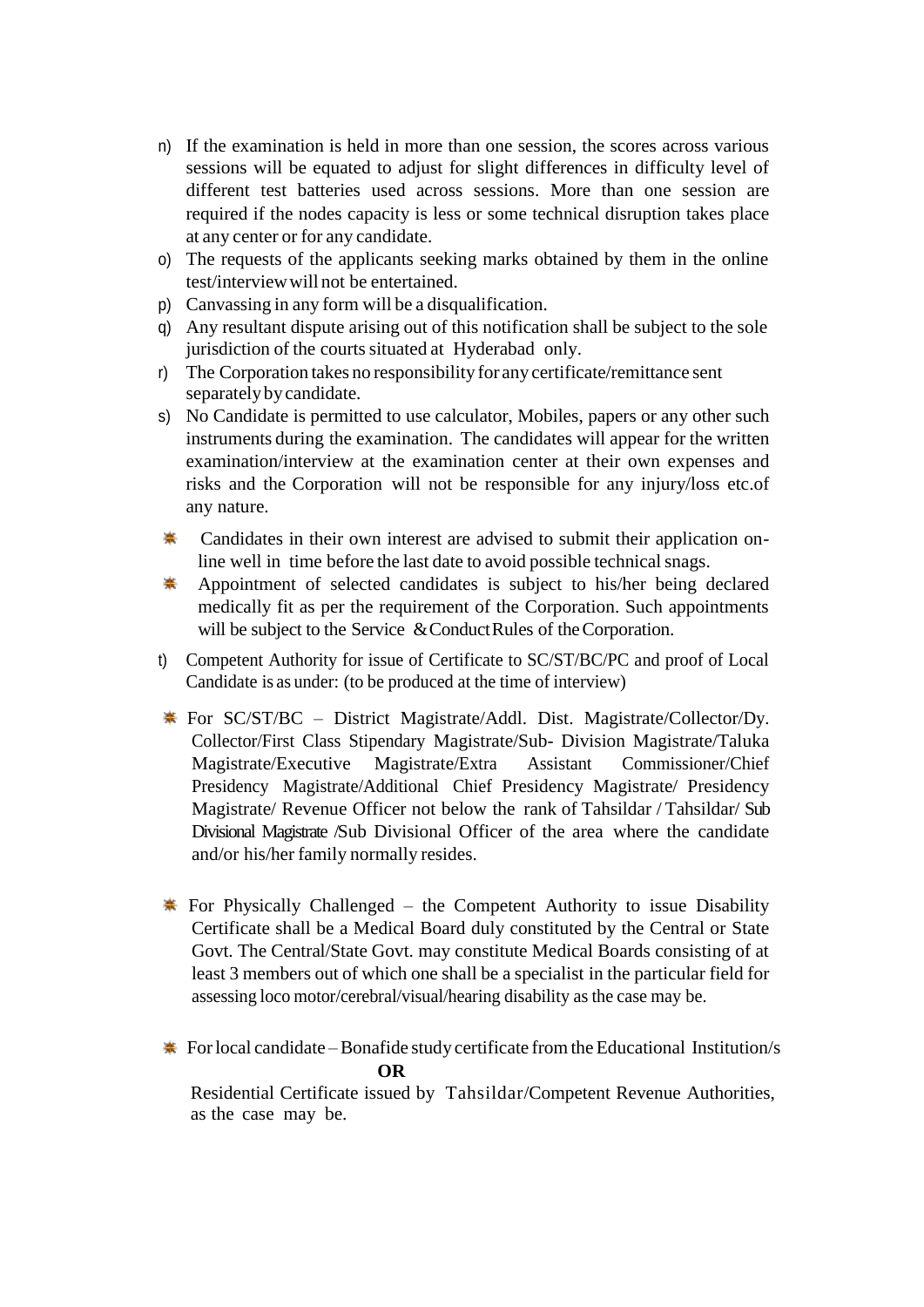# **17. OTHER CLAUSES**:

- 1. The possibility of occurrence of some problem in the administration of the examination cannot be ruled out completely which may impact test delivery and/or test from being generated. In that event, every effort will be made to rectify such problem, which may include movement of candidates, delay in test. Conduct of a re-exam is at the absolute discretion of test conducting body. Candidates will not be have any claim for a re-test. Candidates not willing to move or not willing to participate in the delayed process of test delivery shall be summarily rejected from the process.
- 2. Decision of the Corporation in all matters relating to recruitment will be final and binding on the candidate. No correspondence or personal enquiries shall be entertained by the Corporation in this behalf.
- 3. If the examination is held in more than one session, the scores across various sessions will be equated to adjust for slight differences in difficulty level of different test batteries used across sessions. More than one session are required if the nodes capacity is less or some technical disruption takes at any center or for any candidate.
- 4. The Corporation would be analyzing the responses (answers) of individual candidates with those of other candidates to detect patterns of similarity of right and wrong answers. If in the analytical procedure adopted by the Corporation in this regard, it is inferred / concluded that the responses have been shared and scores obtained are not genuine / valid, the Corporation reserves right to cancel the candidature of the concerned candidates and the result of such candidates (disqualified) will be withheld.
- 5. Instances for providing incorrect information and/or process violation by a candidate detected at any stage of the selection process will lead of disqualification of the candidate from the selection process and he/she will not be allowed to appear in any Corporation recruitment process in the future. If such instances go undetected during the current selection process but are detected subsequently, such disqualification will take place with retrospective effect.

## **18. Action against candidates found guilty of misconduct / use of unfair means:**

Candidates are advised in their own interest that they should not furnish any particulars that are false, tampered with or fabricated and should not suppress any material information while submitting online application. At the time of examination, interview or in a subsequent selection procedure, if a candidate is (or has been ) found guilty of –

- (i) using unfair means or
- (ii) impersonating or procuring impersonation by any person or